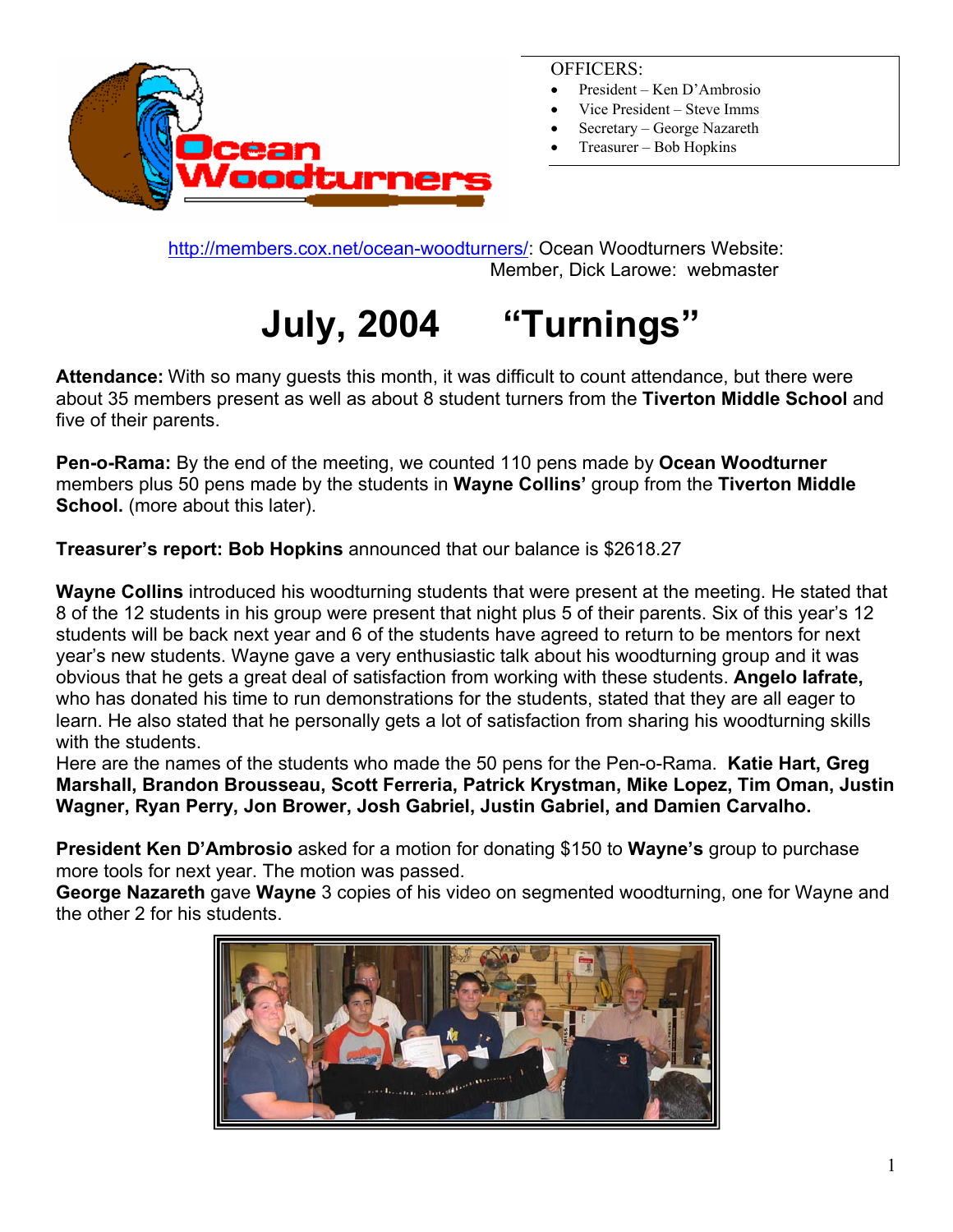**New video camera: Vice President Steve Imms** reported that he has found a fully digital video camera for the club for \$350. This camera would have to be ordered. He also stated that he is pursuing a possible grant from Wal-Mart that would actually get us a video camera for free. He needed to get information and forms from Treasurer Bob Hopkins to complete the grant application. He added that if we can wait another month, he might have a video camera for free. The club agreed to wait the extra time.

**Annual Club Outing:** It was decided to have our annual outing on a Sunday in September, depending on the availability of the **Cold Spring Community Center in Wakefield. Ken D'Ambrosio** called the Community Center and found that all Sundays in September were taken, so he booked our annual outing for **Sunday, October 4th.** There will be more news on this in the next few months. Be sure to make note of the date on your calendar.

**George Nazareth** stated that he wanted to have the wonderful relationship between our organization and **Wayne Collins' Tiverton Middle School** written up and submitted to the **AAW as one of our "Best Practices".** Wayne Collins has agreed to write a short piece that can be submitted to the AAW.

**Bowl-A-Rama: Angelo Iafrate** stated that he felt that it was necessary for the club to supply food for the Sunday, June  $27<sup>th</sup>$  Bowl-o-Rama. At the Pen-o-Rama that we held previously, turners started drifting away when they got hungry. He felt that food would keep the turners working the lathes. A motion was made and passed that Angelo be given a check for \$100 for the purchase of food for the Bowl-o-Rama. These bowls from chapters will be auctioned off at the 2004 AAW symposium for the benefit of the **Edgewood Children's Ranch** in Orlando Florida.

#### " **Who Would Not Want to Mend a Broken Child"**

In 1966 Juvenile Court Judge D. Arthur Yergey felt a burden – the need for a residential facility for young boys who had exhibited negative social behavior due to family circumstances. Our Lord led Judge Yergey to John W. "Jack" Lynd, who subsequently opened Edgewood Ranch in Orlando. The goal of Yergey and Lynd was to rescue and rehabilitate these children. Through loving care, hard work and prayer the boys were given a safe environment in which to alter their destructive behavior, to learn and to grow.

The results of that Holy Guidance have been dramatic. As of 2002, Edgewood Children's Ranch has had nearly a 90% success rate serving more than 3600 frightened, troubled boys and girls. In 2001 there were 93 children who benefited from the program and 129 parents were provided with parenting classes.

Through its residential coeducational program for boys and girls, ages 6-17, the Ranch today is able to accommodate more than 70 children at a time. Yet the methods and goals are the same as in 1966 - love and prayer, bringing about mended hearts and lives.

**Videos:** It was suggested that the club buy **Alan Lacer's Skew video.** A motion was made and passed. It was also suggested that we look for a video that discusses various finishes that can be used on turnings.

**Another Pen-o-Rama:** There was a discussion that we should have another Pen-o-Rama to produce more pens for purple heart recipients from the Iraq and Afghanistan conflicts. The date was set for **Sunday, September 5<sup>th</sup> at Woodcraft. Wayne Collins** stated that his students would make 30 more pens for this effort by late September.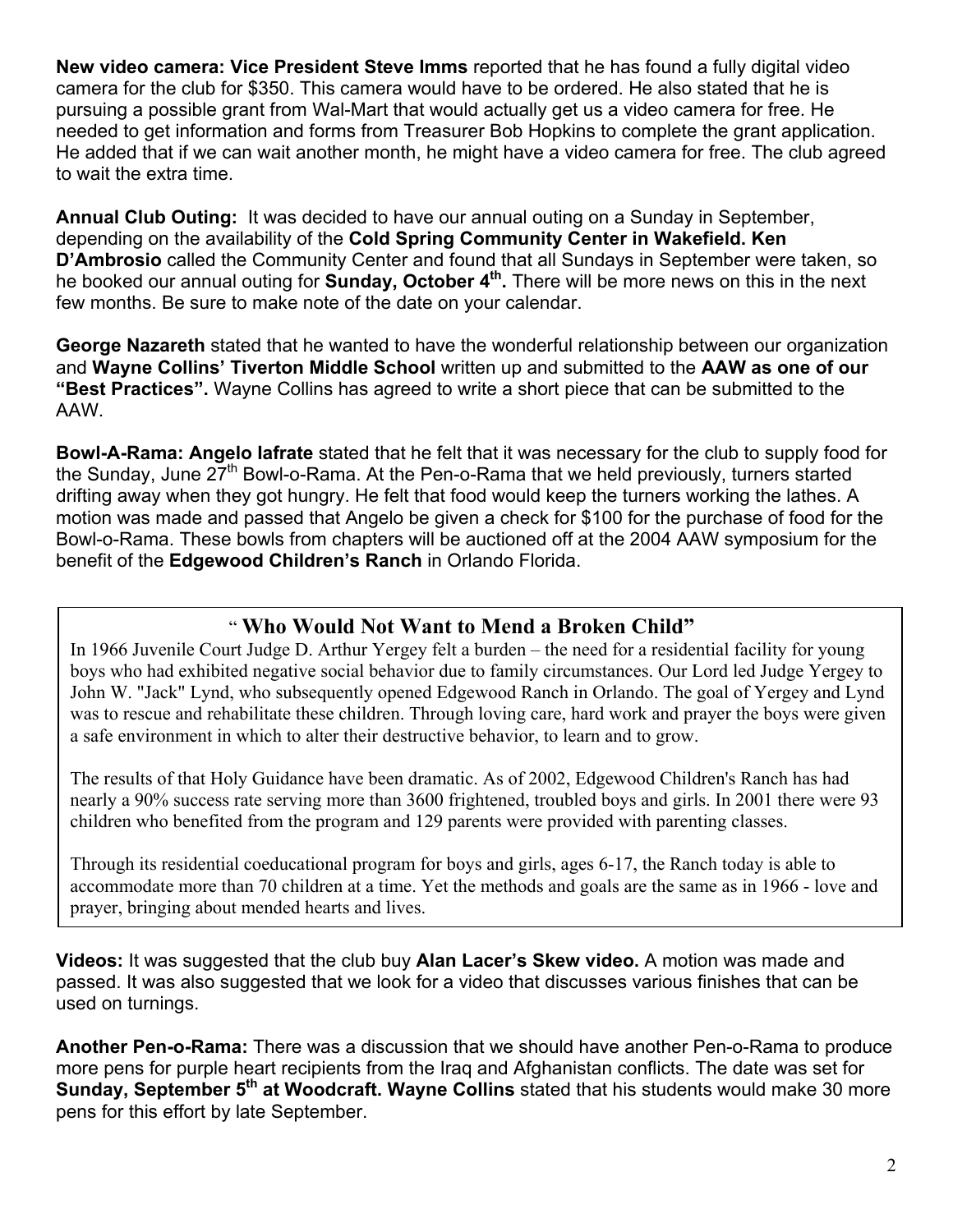**Scheduled Demonstration: John Chakuroff** was unable to present his demonstration of turning a loving cup with captive rings because the threads on the lathe to be used were too long for the faceplate on John's unfinished loving cup. John will present this demonstration at our July meeting on July 15th.

**Ocean Woodturner's Webmaster: Member, Dick Larowe,** has been the Webmaster for our website for over 3 years. He has a degenerative bone disease that makes it very difficult for him to walk. He has had problems with a few viruses on our website which have to be corrected. I (George) e-mailed Dick to find out how he was doing on repairing our website and learned that Dick had fallen and had re-injured his already damaged back and had to be taken to the hospital. Dick is pretty much restricted to his bed and in constant pain. Many of you are not aware of the great service Dick provides for this club, even though he is essentially house bound. His e-mail address is rplarowe@snet.net



### **Show and Tell**

Locust bowl **1.** Anthony Scuncio and Larry Dunklee: collaborative Birch Burl bowl **2.** Mike Murray: Iroco lidded bowl **3.** George Nazareth: Segmented vase (Walnut, Ipe, Maple,Purpleheart) **4.** John Chakuroff: oval scriber **5.** Box of Pens –John Chakuroff **6.** Member's turned pens for Pen-o-Rama **7.** Frank Iafrate: red, white and blue pens. **8.** Bowls - bottom bowl believed to be Mike Murray's Iroco bowl and nested bowl believed to be Peter Sylvestre's Black

**Bowl 1** – Angelo Iafrate: rough-turned Cherry bowl

**Bowl 2** – Bill Smith: rough-turned Walnut

**Bowl 3** – Angelo Iafrate: rough-turned Ambrosia Maple bowl